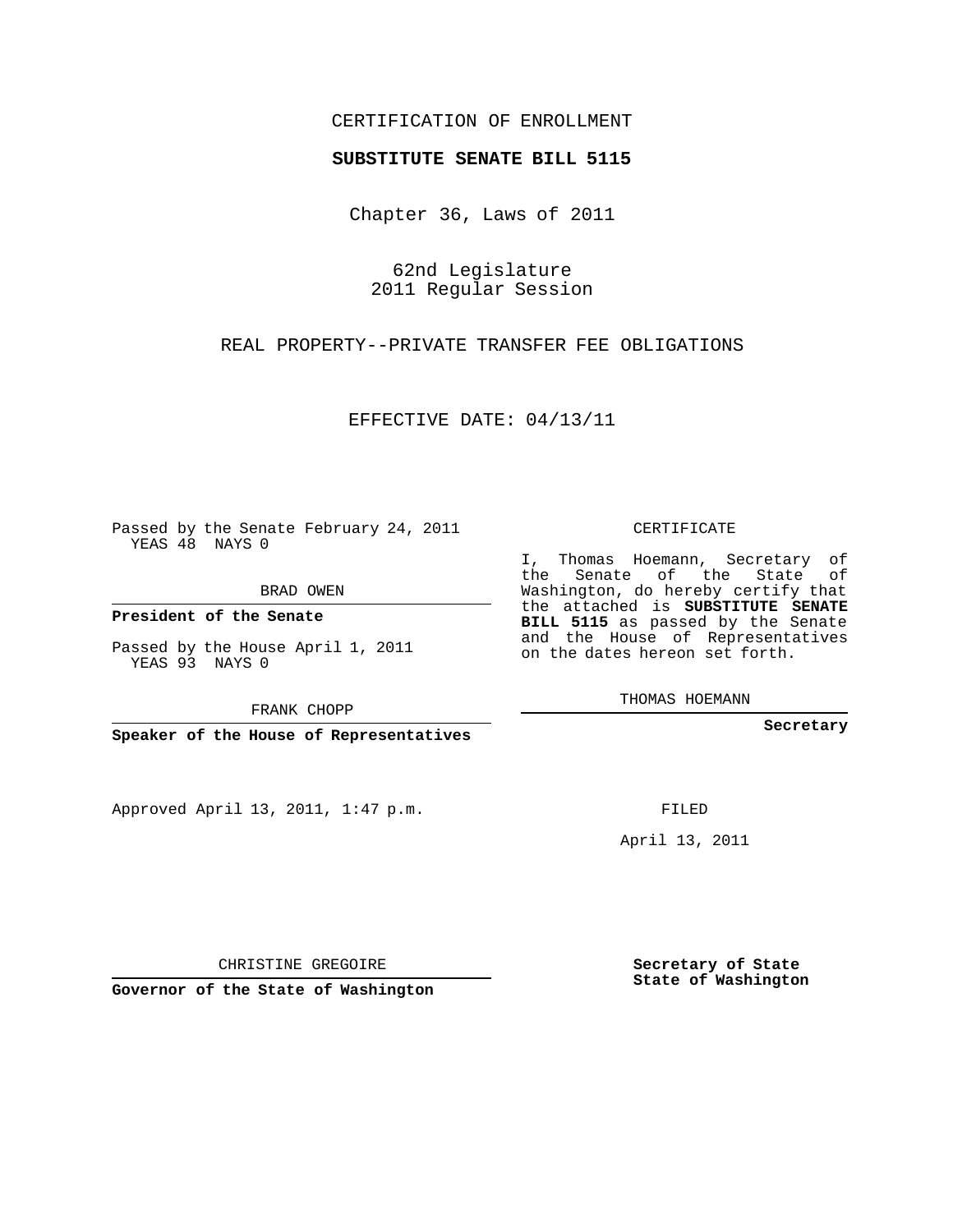# **SUBSTITUTE SENATE BILL 5115** \_\_\_\_\_\_\_\_\_\_\_\_\_\_\_\_\_\_\_\_\_\_\_\_\_\_\_\_\_\_\_\_\_\_\_\_\_\_\_\_\_\_\_\_\_

\_\_\_\_\_\_\_\_\_\_\_\_\_\_\_\_\_\_\_\_\_\_\_\_\_\_\_\_\_\_\_\_\_\_\_\_\_\_\_\_\_\_\_\_\_

Passed Legislature - 2011 Regular Session

### **State of Washington 62nd Legislature 2011 Regular Session**

**By** Senate Judiciary (originally sponsored by Senators Harper, Pflug, Kline, Roach, Carrell, and Kilmer)

READ FIRST TIME 02/08/11.

1 AN ACT Relating to private transfer fee obligations; adding a new chapter to Title 64 RCW; and declaring an emergency.

BE IT ENACTED BY THE LEGISLATURE OF THE STATE OF WASHINGTON:

 NEW SECTION. **Sec. 1.** The legislature finds and declares that the public policy of this state favors the marketability of real property and the transferability of interests in real property free of title defects or unreasonable restraints on alienation. The legislature further finds and declares that private transfer fee obligations violate this public policy by impairing the marketability and transferability of real property and by constituting an unreasonable restraint on alienation regardless of the duration of the obligation to pay a private transfer fee, the amount of a private transfer fee, or the method by which any private transfer fee is created or imposed. Thus, the legislature finds and declares that a private transfer fee obligation may not run with the title to real property, touch or concern the real property, or otherwise bind subsequent owners of real property under any common law or equitable principle.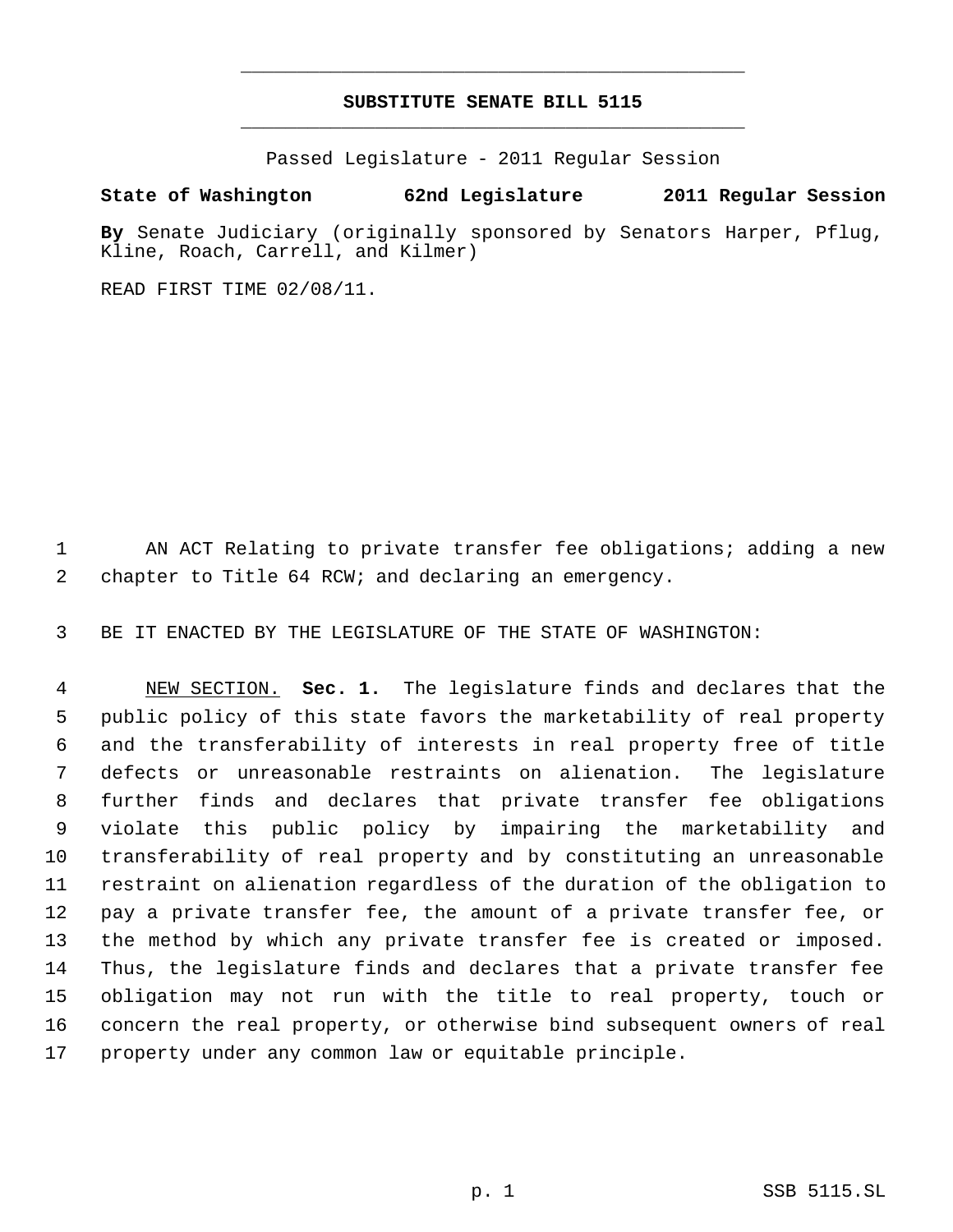NEW SECTION. **Sec. 2.** This chapter may be known and cited as the private transfer fee obligation act.

 NEW SECTION. **Sec. 3.** The definitions in this section apply throughout this chapter unless the context clearly requires otherwise.

 (1) "Association" means: An association of apartment owners as defined in RCW 64.32.010; a unit owners' association as defined in RCW 64.34.020; a homeowners' association as defined in RCW 64.38.010; a corporation organized pursuant to chapter 24.06 RCW for the purpose of owning real estate under a cooperative ownership plan; or a nonprofit or cooperative membership organization composed exclusively of owners of mobile homes, manufactured housing, timeshares, camping resort interests, or other interests in real property that is responsible for the maintenance, improvements, services, or expenses related to real property that is owned, used, or enjoyed in common by the members.

 (2) "Payee" means the person or entity who claims the right to receive or collect a private transfer fee payable under a private transfer fee obligation. A payee may or may not have a pecuniary interest in the private transfer fee obligation.

 (3) "Private transfer fee" means a fee or charge payable upon the transfer of an interest in real property, or payable for the right to make or accept such transfer, regardless of whether the fee or charge is a fixed amount or is determined as a percentage of the value of the real property, the purchase price, or other consideration given for the transfer. The following are not private transfer fees for the purposes of this section:

 (a) Any consideration payable by the grantee to the grantor for the interest in real property being transferred, including any subsequent additional consideration for the real property payable by the grantee based upon any subsequent appreciation, development, or sale of the real property, if such additional consideration is payable on a one- time basis only and the obligation to make such payment does not bind successors in title to the real property;

 (b) Any commission payable to a licensed real estate broker for services rendered in connection with the transfer of real property pursuant to an agreement between the broker and the grantor or the grantee including, but not limited to, any subsequent additional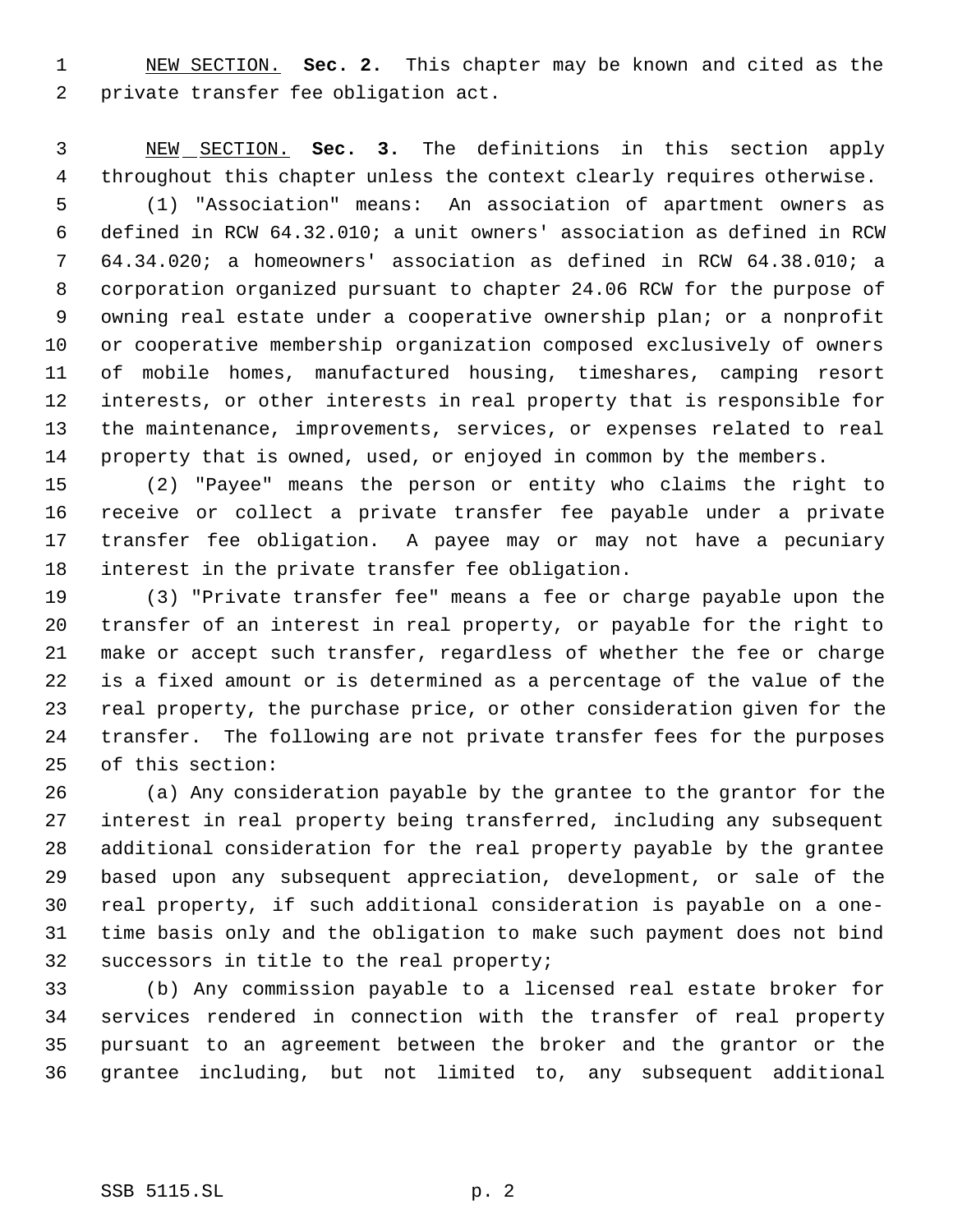commission for that transfer payable by the grantor or the grantee based upon any subsequent appreciation, development, or sale of the property;

 (c) Any interest, charges, fees, or other amounts payable by a borrower to a lender pursuant to a loan secured by a mortgage against real property including, but not limited to, any fee payable to the lender for consenting to an assumption of the loan or a transfer of the real property subject to the mortgage, any fees or charges payable to the lender for estoppel letters or certificates, and any shared appreciation interest, profit participation, or other consideration, 11 and payable to the lender in connection with the loan;

 (d) Any rent, reimbursement, charge, fee, or other amount payable by a lessee or licensee to a lessor or licensor under a lease or license including, but not limited to, any fee payable to the lessor or licensor for consenting to an assignment, subletting, encumbrance, or transfer of the lease or license;

 (e) Any consideration payable to the holder of an option to purchase an interest in real property or the holder of a right of first refusal or first offer to purchase an interest in real property for waiving, releasing, or not exercising the option or right upon the transfer of the real property to another person;

 (f) Any tax, fee, charge, assessment, fine, or other amount payable to or imposed by a governmental authority;

 (g) Any assessment, fee, charge, fine, dues, or other amount payable to an association pursuant to chapter 64.32, 64.34, or 64.38 RCW, payable by a purchaser of a camping resort contract, as defined in RCW 19.105.300, or a timeshare, as defined in RCW 64.36.010, or payable pursuant to a recorded servitude encumbering the real property being transferred, as long as no portion of the fee is required to be passed through or paid to a third party;

 (h) Any fee payable, upon a transfer, to an organization qualified 32 under section  $501(c)(3)$  or  $501(c)(4)$  of the internal revenue code of 1986, if the sole purpose of such organization is to support cultural, educational, charitable, recreational, conservation, or similar activities benefiting the real property being transferred and the fee is used exclusively to fund such activities;

 (i) Any fee, charge, assessment, dues, fine, contribution, or other amount pertaining solely to the purchase or transfer of a club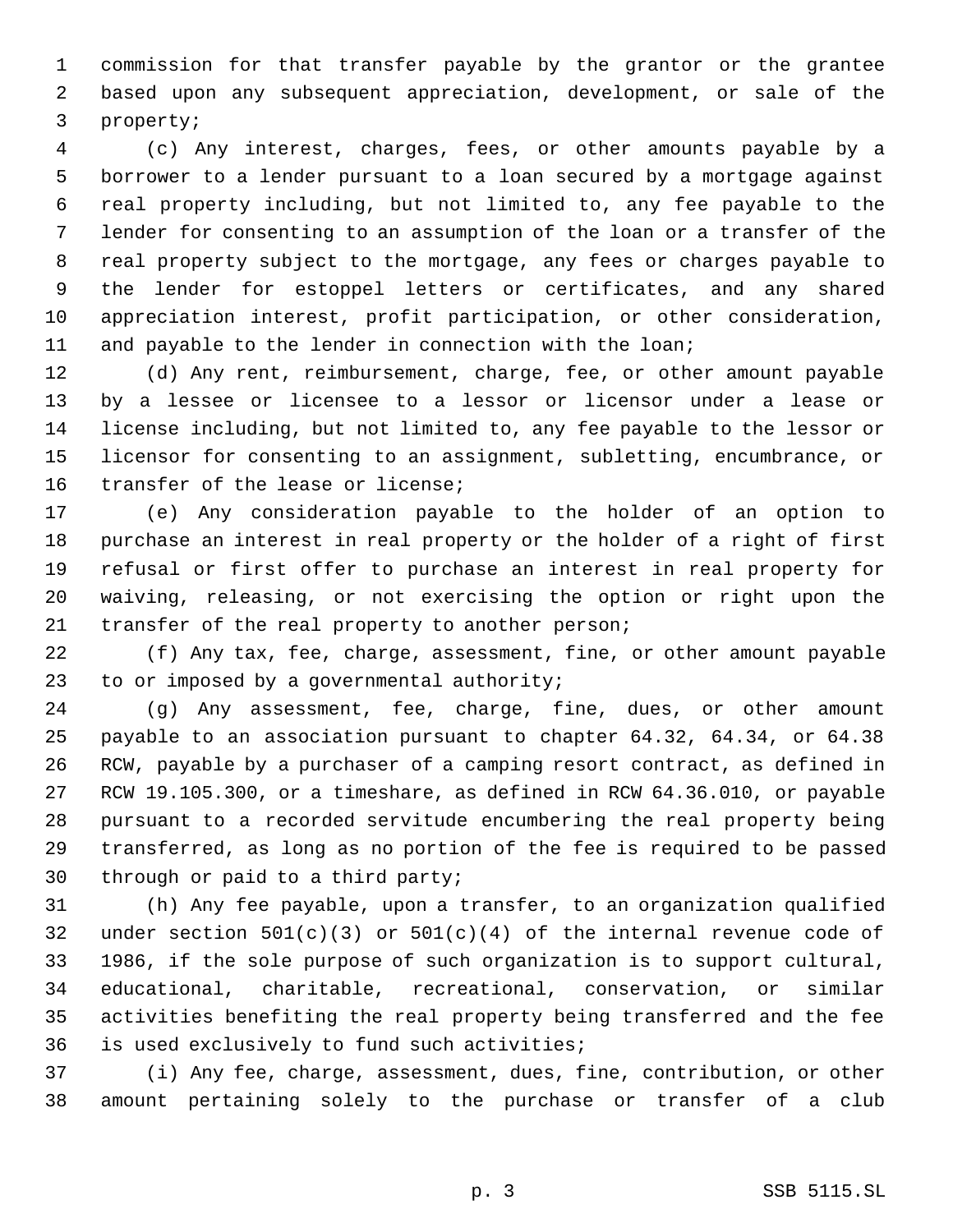membership relating to real property owned by the member including, but not limited to, any amount determined by reference to the value, purchase price, or other consideration given for the transfer of the real property;

 (j) Any fee charged by an association or an agent of an association to a transferor or transferee for a service rendered contemporaneously with the imposition of the fee, provided that the fee is not to be passed through to a third party other than an agent of the association.

 (4) "Private transfer fee obligation" means an obligation arising under a declaration or covenant recorded against the title to real property, or under any other contractual agreement or promise, recorded or not, that requires or purports to require the payment of a private transfer fee upon a subsequent transfer of an interest in the real property.

 (5) "Transfer" means the sale, gift, grant, conveyance, lease, license, assignment, inheritance, or other act resulting in a transfer of ownership interest in real property located in this state.

 NEW SECTION. **Sec. 4.** (1) A private transfer fee obligation recorded or entered into in this state on or after the effective date of this section does not run with the title to real property and is not binding on or enforceable at law or in equity against any subsequent owner, purchaser, or mortgagee or holder of any interest in real property as an equitable servitude or otherwise. Any private transfer fee obligation that is recorded or entered into in this state on or after the effective date of this section is void and unenforceable.

 (2) A private transfer fee obligation recorded or entered into in this state before the effective date of this section is not presumed valid and enforceable. Any such private transfer fee obligation must be interpreted and enforced according to principles of applicable real estate, servitude contract, and other law including, without limitation, restraints on alienation, the rule against perpetuities, the touch and concern doctrine, and the requirement for covenants to run with the land, as well as fraud, misrepresentation, violation of public policy, or another invalidating cause.

 NEW SECTION. **Sec. 5.** Any person who records, or enters into, an agreement imposing a private transfer fee obligation in the person's

### SSB 5115.SL p. 4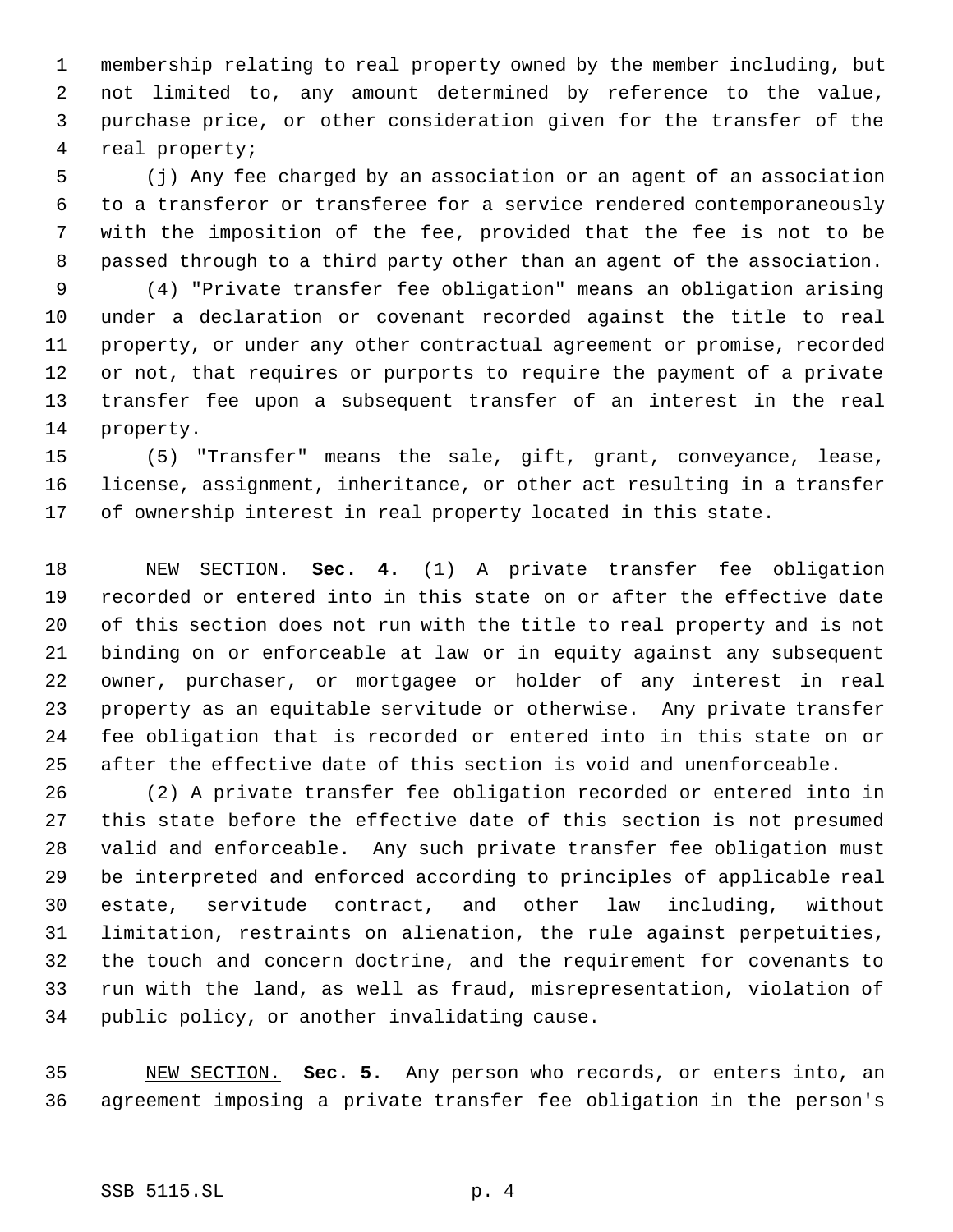favor after the effective date of this section is liable for (1) any damages resulting from the imposition of the private transfer fee obligation on the transfer of an interest in the real property including, but not limited to, the amount of any private transfer fee paid by a party to the transfer, and (2) reasonable attorneys' fees, expenses, and costs incurred by a party to the transfer or mortgagee of the real property to recover any private transfer fee paid or in connection with an action to quiet title. If an agent acts on behalf of a principal to record or secure a private transfer fee obligation, liability must be assessed to the principal, rather than the agent.

 NEW SECTION. **Sec. 6.** (1) A payee of a private transfer fee obligation imposed before the effective date of this section shall record, before December 31, 2011, against the real property subject to the private transfer fee obligation, a separate document in the county auditor's office in the county in which the real property is located that includes all of the following requirements:

(a) The title, "Notice of Private Transfer Fee Obligation";

 (b) The amount if the private transfer fee is a flat amount, the percentage of the sales price constituting the cost of the private transfer fee, or another basis by which the private transfer fee is to be calculated;

 (c) The date under which the private transfer fee obligation expires, if any;

24 (d) The name and address of the payee;

 (e) The acknowledged signature of the payee or a representative of 26 the payee; and

 (f) The legal description of the real property purportedly burdened by the private transfer fee obligation.

 (2) A payee may file an amendment to the notice of private transfer fee obligation containing new contact information. The amendment must contain the recording information of the notice of private transfer fee obligation which it amends and the legal description of the real property burdened by the private transfer fee obligation.

 (3) If a payee fails to file the notice required under subsection (1) of this section before December 31, 2011, the private transfer fee obligation is not enforceable by the payee.